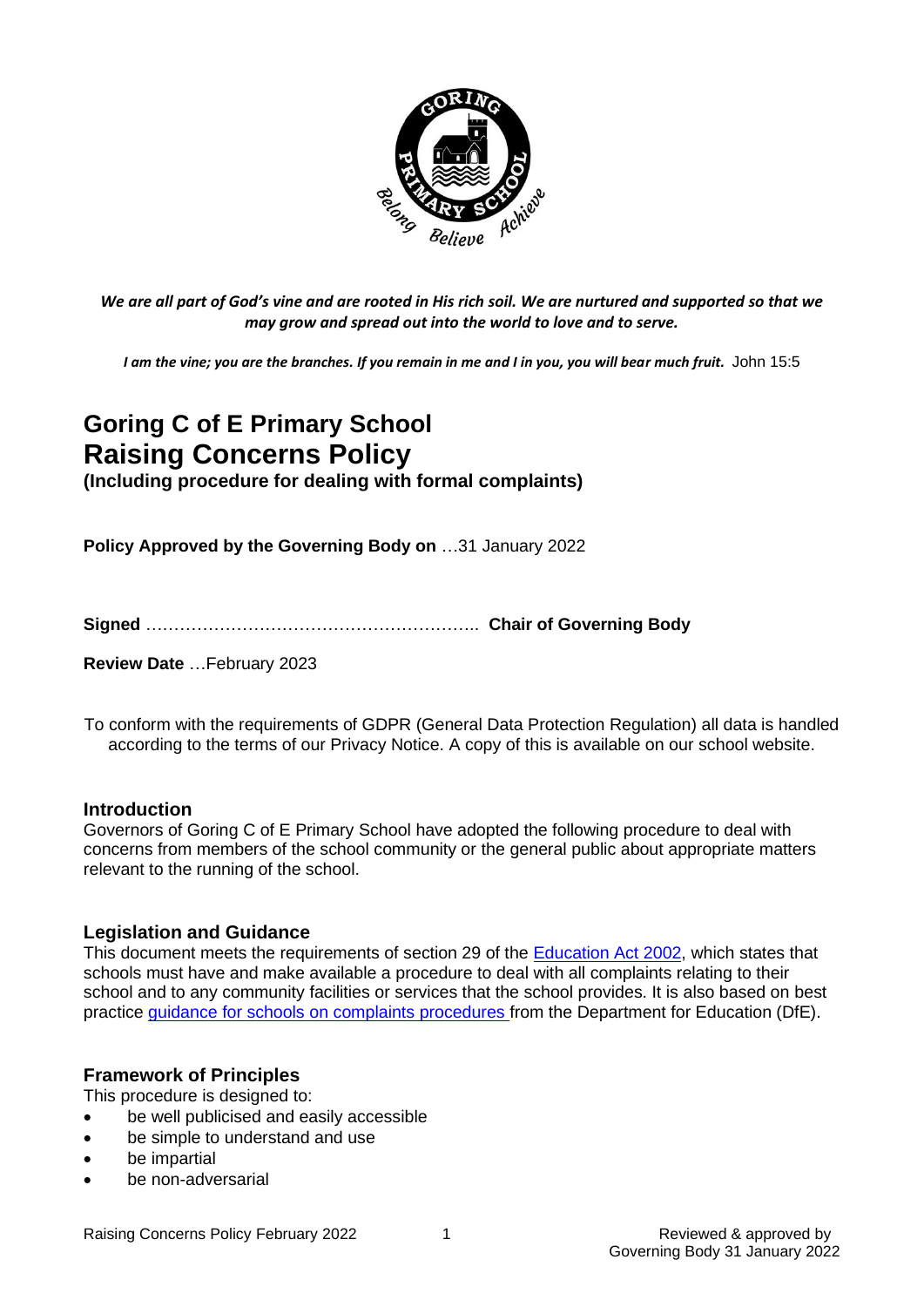- ensure all parties conduct themselves in a polite and reasonable manner
- allow the matter to be handled within established time limits for action and keeping people informed of progress
- ensure a fair investigation by an independent person, where necessary
- allow for a hearing of a panel of governors, where appropriate
- respect people's desire for confidentiality, wherever possible
- address all points of issue, provide an effective response and appropriate redress where necessary
- provide information to the school's Senior Leadership Team (SLT) so that services can be improved
- seek resolution without the process disproportionately impacting on the running of the school.

# **Resolving the Concern**

At each stage in the procedure, the school will want to keep in mind ways in which a concern can be resolved expediently and effectively. It might be sufficient to acknowledge that the concern is valid in whole or in part. In addition, it may be appropriate to offer one or more of the following:

- an apology
- an explanation
- an admission that the situation could have been handled differently or better
- an assurance that the event complained of should not recur
- an explanation of the steps that have been taken to ensure that it will not happen again
- an undertaking to review school policies in light of the concern
- an assurance that procedure has been applied properly.

Complainants are to be encouraged to state what actions they feel might resolve the problem at any stage. An admission that the school could have handled the situation better is not the same as an admission of negligence. Equally, an effective procedure will identify areas of agreement between the parties. It is also of importance to clarify any misunderstandings that might have occurred as this can create a positive atmosphere in which to discuss any outstanding issues.

Whether the school accepts or rejects the concern or complaint, it is important to reassure the complainant that the matter has been thoroughly investigated.

# **Who Can Raise a Concern**

This policy is not limited to parents or carers of children that are registered at the school. Any person, including members of the public, may raise a concern or make a formal complaint to the school about any provision of facilities or services that are provided. Unless complaints are dealt with under separate statutory procedures such as those set out in Annex 2 (for example, appeals relating to exclusions or admissions), this policy and the associated complaints procedure will be used.

# **The difference between a concern and a complaint**

A concern may be defined as '*an expression of worry or doubt over an issue considered to be important for which reassurances are sought*'. A complaint may be defined as '*an expression of dissatisfaction however made, about actions taken or a lack of action*'. It is in everyone's interest that concerns and complaints are resolved at the earliest possible stage. Many issues can be resolved informally, without the need to use the formal stages of the complaints procedure. Goring Primary School takes concerns seriously and will make every effort to resolve the matter as quickly as possible.

If you have difficulty discussing a concern with a particular member of staff, we will respect your views. In these cases, you will be referred to another staff member. Similarly, if the member of staff directly involved feels unable to deal with a concern, you will be referred to another staff member.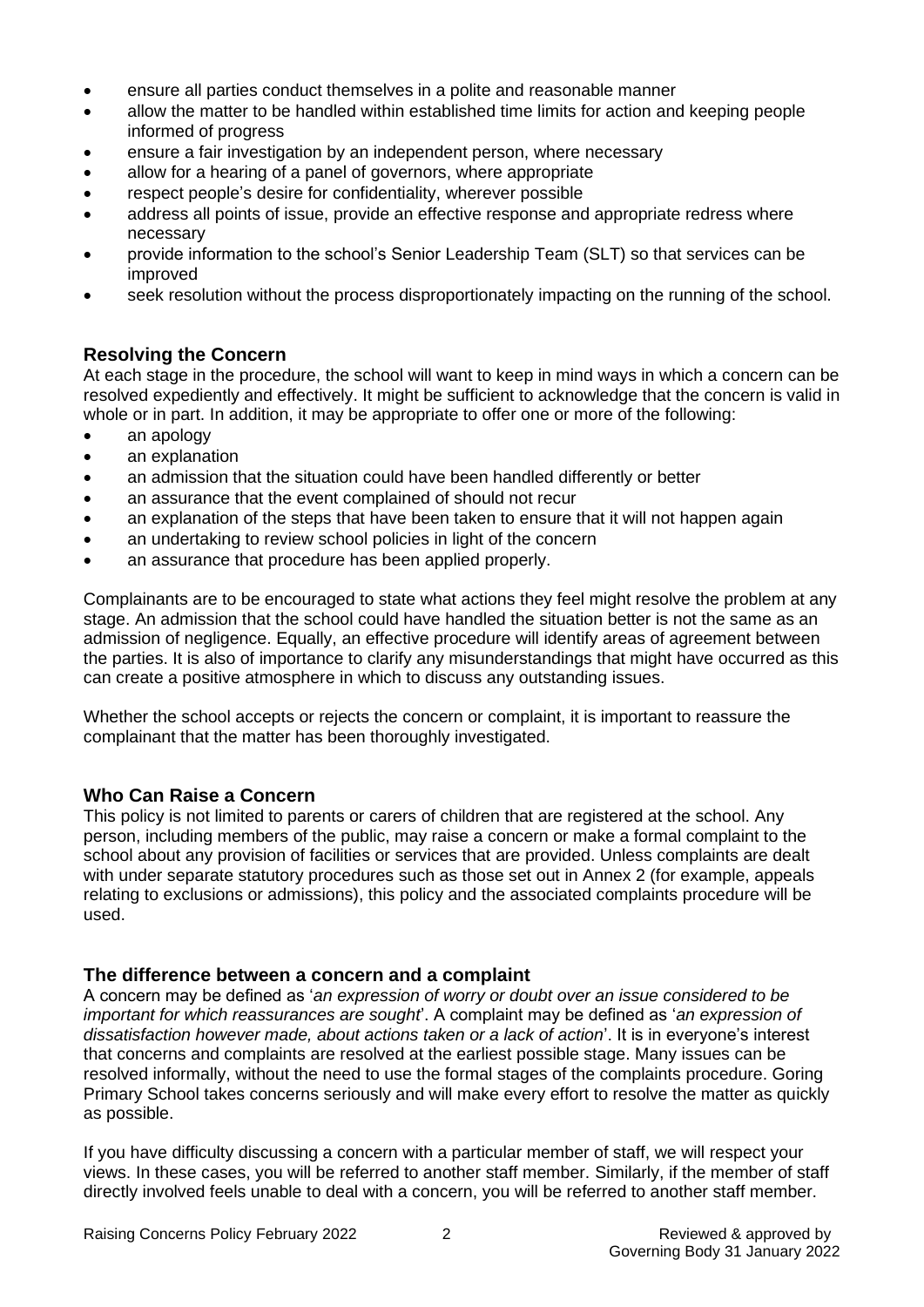The member of staff may be more senior but does not have to be. The ability to consider the concern objectively and impartially is more important.

We understand, however, that there are occasions when people would like to raise their concerns formally. In this case, the school will attempt to resolve the issue internally through the stages outlined below.

#### **How to raise a concern or make a complaint**

A concern/complaint can be made in person, in writing or by telephone. They may also be made by a third party acting on behalf of a complainant, as long as they have appropriate consent to do so. Concerns should be raised with either the class teacher or headteacher. Concerns not related to class or teaching matters should be raised with the school office or the headteacher in the first instance.

If the issue remains unresolved, the next step is to make a formal complaint. Complainants should not approach individual governors to raise concerns or complaints. Governors have no power to act on an individual basis and it may also prevent them from considering complaints at Stage 2 of the procedure.

Complaints against school staff (except the headteacher) should be made, in the first instance, to the headteacher via the school office*.* Please mark them as Private and Confidential. Complaints that involve or are about the headteacher should be addressed to the chair of governors, via the school office. Please mark them as Private and Confidential. Complaints about the chair of governors, any individual governor or the whole governing body should be addressed to the clerk to the governing body via the school office. Please mark them as Private and Confidential.

For ease of use, a template complaint form is included in Annex 1. If you require help in completing the form, please contact the school office. You can also ask third-party organisations like the Citizens Advice to help you.

In accordance with equality law, we will consider making reasonable adjustments if required, to enable complainants to access and complete this complaints procedure. For instance, providing information in alternative formats, assisting complainants in raising a formal complaint or holding meetings in accessible locations.

#### **Anonymous complaints**

We will not normally investigate anonymous complaints. However, the headteacher or chair of governors, if appropriate, will determine whether the complaint warrants an investigation.

#### **Scope of this complaints procedure**

This procedure covers all complaints about any provision of facilities or services by the school, other than complaints that are dealt with under other statutory procedures, including those listed in Annex 2.

#### **Time scales**

You must raise the complaint within three months of the incident or, where a series of associated incidents have occurred, within three months of the last of these incidents. We will consider complaints made outside of this timeframe if exceptional circumstances apply. Concerns need to be considered and resolved as quickly and efficiently as possible. An effective complaints procedure must have realistic time limits for each action within each stage. However, where further investigations are necessary, new time limits can be set and the complainant sent details of the new deadline and an explanation for the change. It should be noted that schools do not need to consider issues raised made more than one year after the incident/situation.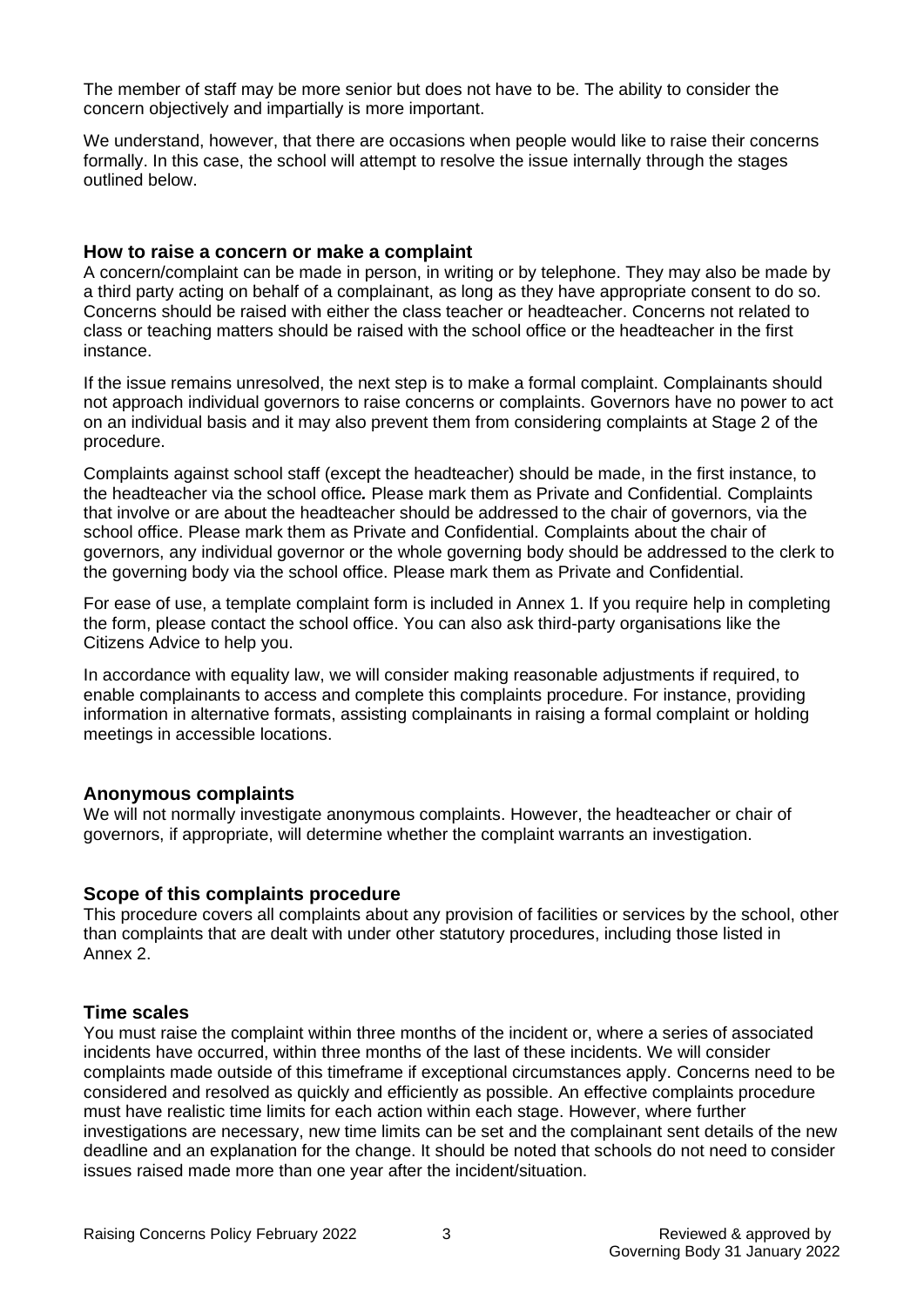# **Monitoring complaints**

As well as addressing an individual's complaint, the process of listening to and resolving complaints may contribute to school improvements. When individual complaints are heard, the school may identify issues that need to be addressed. The monitoring and review of complaints by the school and governing body can be useful in evaluating the school's performance. Any wider discussion of complaints by the governing body or others in the school community should not name or be able to identify individuals.

# **Withdrawal of a complaint**

If a complainant wants to withdraw their complaint, we will ask them to confirm this in writing.

# **Resolving complaints**

The school aims to resolve all issues as speedily and informally as possible and will endeavour to resolve all concerns raised expediently and effectively. Formal complaints will be dealt with in accordance with the following procedure

#### **Stage 1**

Formal complaints must be made to the headteacher (unless they are about the headteacher), via the school office. This may be done in person, in writing (preferably on the Complaint Form), or by telephone. The headteacher will record the date the complaint is received and will acknowledge receipt of the complaint in writing (either by letter or email) within 2 school days.

Within this response, the headteacher will seek to clarify the nature of the complaint, ask what remains unresolved and what outcome the complainant would like to see. The headteacher can consider whether a face-to-face meeting is the most appropriate way of doing this.

*Note: The headteacher may delegate the investigation to another member of the SLT but not the decision to be taken.*

During the investigation, the headteacher (or investigator) will:

- if necessary, interview those involved in the matter and/or those complained of, allowing them to be accompanied if they wish
- keep a written record of any meetings/interviews in relation to their investigation.

At the conclusion of their investigation, the headteacher will provide a formal written response within 15 school days of the date of receipt of the complaint. If the headteacher is unable to meet this deadline, they will provide the complainant with an update and revised response date. The response will detail any actions taken to investigate the complaint and provide a full explanation of the decision made and the reason(s) for it. Where appropriate, it will include details of actions the school will take to resolve the complaint. The headteacher will advise the complainant of how to escalate their complaint should they remain dissatisfied with the outcome of Stage 1.

If the complaint is about the headteacher, or a member of the governing body (including the chair or vice-chair), a suitably skilled governor will be appointed to complete all the actions at Stage 1. Complaints about the headteacher must be addressed to the chair of governors. Complaints about the chair or members of the governing body must be made to the clerk, via the school office. If the complaint is:

- jointly about the chair and vice-chair or
- the entire governing body or
- the majority of the governing body.

Stage 1 will be considered by an independent investigator appointed by the governing body. At the conclusion of their investigation, the independent investigator will provide a formal written response.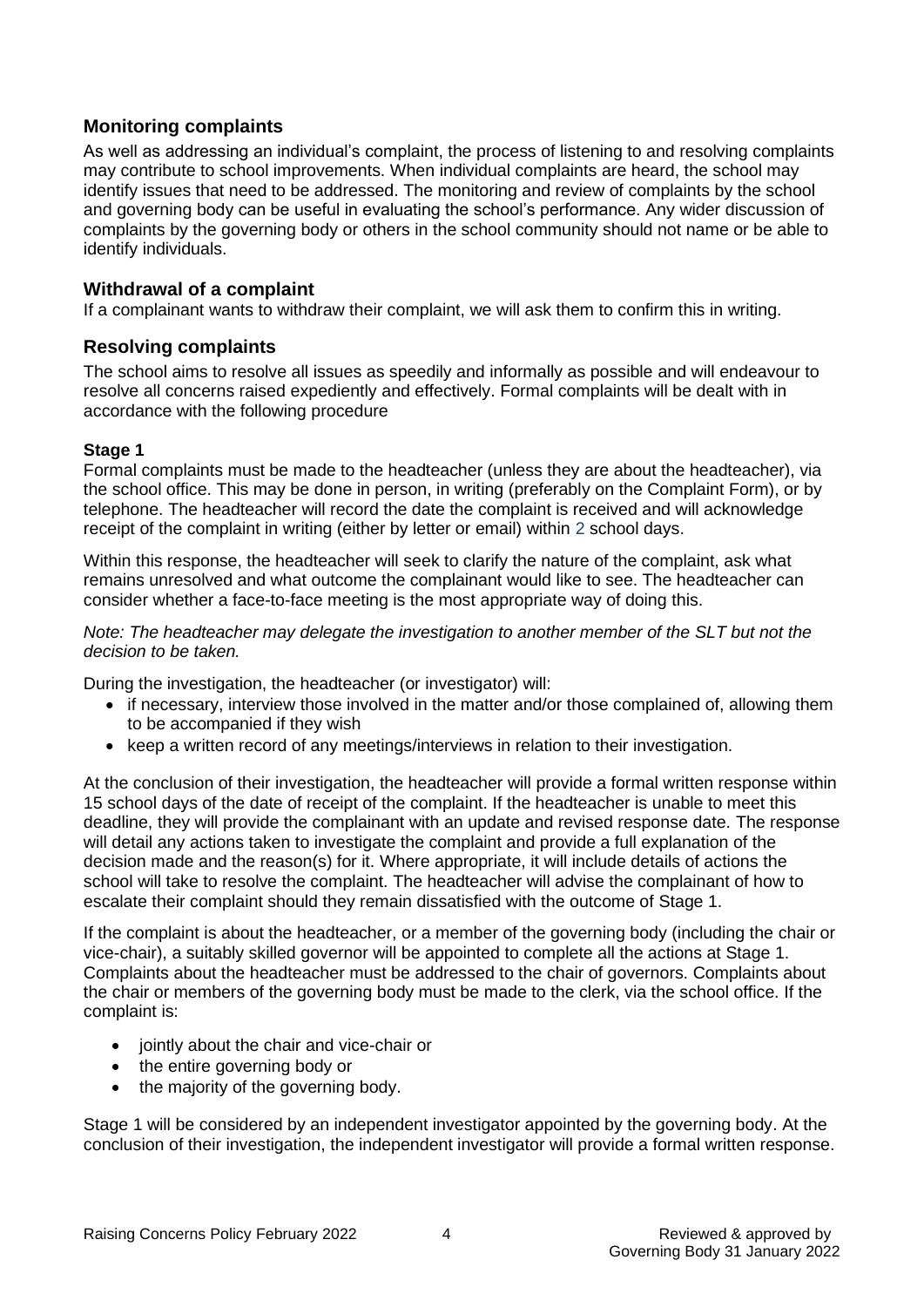#### **Stage 2**

If the complainant is dissatisfied with the outcome at Stage 1 and wishes to take the matter further, they can escalate the complaint to Stage 2 – a meeting with members of the governing body's complaints committee, which will comprise the first three, impartial, governors available. This is the final stage of the complaints procedure.

A request to escalate to Stage 2 must be made to the clerk, via the school office, within 10 school days of receipt of the Stage 1 response. The clerk will record the date the escalation is received and acknowledge receipt of the complaint in writing (either by letter or email) within 2 school days. Requests received outside of this timeframe will be considered only if exceptional circumstances apply.

The clerk will write to the complainant to inform them of the date of the meeting. They will aim to convene a meeting within 15 school days of receipt of the Stage 2 request. If this is not possible, the clerk will provide an anticipated date and keep the complainant informed. If the complainant rejects the offer of three proposed dates, without good reason, the clerk will decide when to hold the meeting. It will then proceed in the complainant's absence on the basis of written submissions from both parties.

The complaints committee will consist of at least three governors with no prior involvement or knowledge of the complaint. Prior to the meeting, they will decide among themselves who will act as the chair of the complaints committee. If there are fewer than three governors from the school available, the clerk will source any additional, independent governors through another local school or through the LA's Governor Services team, in order to make up the committee. Alternatively, an entirely independent committee may be convened to hear the complaint at Stage 2.

If the complaint is:

- jointly about the chair and vice-chair or
- the entire governing body or
- the majority of the governing body.

Stage 2 will be heard by a committee of independent governors.

The committee will decide whether to deal with the complaint by inviting parties to a meeting or through written representations, but in making their decision they will be sensitive to the complainant's needs.

If the complainant is invited to attend the meeting, they may bring someone along to provide support. This can be a relative or friend. Generally, we do not encourage either party to bring legal representatives to the committee meeting. However, there may be occasions when legal representation is appropriate. For instance, if a school employee is called as a witness in a complaint meeting, they may wish to be supported by union and/or legal representation.

*Note: Complaints about staff conduct will not generally be handled under this complaints procedure. Complainants will be advised that any staff conduct complaints will be considered under staff disciplinary procedures, if appropriate, but outcomes will not be shared with them.* 

Representatives from the media are not permitted to attend.

At least 5 school days before the meeting, the clerk will:

- confirm and notify the complainant of the date, time and venue of the meeting, ensuring that, if the complainant is invited, the dates are convenient to all parties and that the venue and proceedings are accessible
- request copies of any further written material to be submitted to the committee at least 2 school days before the meeting.

Any written material will be circulated to all parties at least 2 school days before the date of the meeting. The committee will not normally accept, as evidence, recordings of conversations that were obtained covertly and without the informed consent of all parties being recorded.

The committee will also not review any new complaints at this stage or consider evidence unrelated

Raising Concerns Policy February 2022 5 5 Reviewed & approved by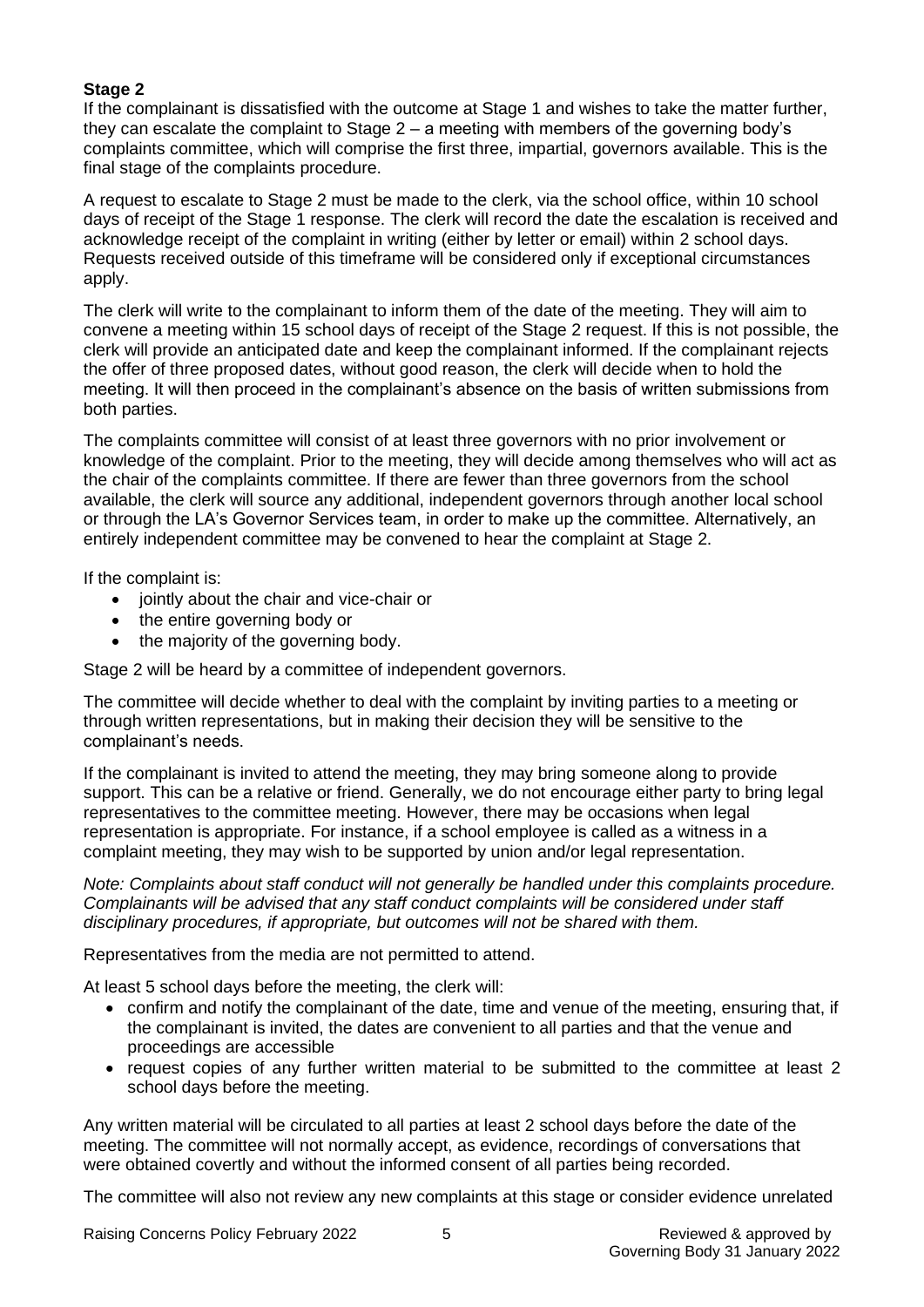to the initial complaint to be included. New complaints must be dealt with from Stage 1 of the procedure.

The meeting will be held in private. Electronic recordings of meetings or conversations are not normally permitted unless a complainant's own disability or special needs require it. Prior knowledge and consent of all parties attending must be sought before meetings or conversations take place. Consent will be recorded in any minutes taken.

The committee will consider the complaint and all the evidence presented. The committee can:

- uphold the complaint in whole or in part
- dismiss the complaint in whole or in part.

If the complaint is upheld in whole or in part, the committee will:

- decide on the appropriate action to be taken to resolve the complaint
- where appropriate, recommend changes to the school's systems or procedures to prevent similar issues in the future.

The chair of the committee will provide the complainant and the school with a full explanation of their decision and the reason(s) for it, in writing, within 5 school days. This closes the formal process. The letter to the complainant will include details of how to contact the Department for Education if they are dissatisfied with the way their complaint has been handled by the school. The response will detail any actions taken to investigate the complaint and provide a full explanation of the decision made and the reason(s) for it. Where appropriate, it will include details of actions the school will take to resolve the complaint. The response will also advise the complainant of how to escalate their complaint should they remain dissatisfied.

#### **Next steps**

If the complainant believes the school did not handle their complaint in accordance with the published complaints procedure, or that it acted unlawfully or unreasonably in the exercise of its duties under education law, they can contact the Department for Education after they have completed Stage 2. The Department for Education will not normally reinvestigate the substance of complaints or overturn any decisions made by the school. They will consider whether the school has adhered to education legislation and any statutory policies connected with the complaint.

The complainant can refer their complaint to the Department for Education online at: [www.education.gov.uk/contactus,](http://www.education.gov.uk/contactus) by telephone on: 0370 000 2288 or by writing to:

Department for Education Piccadilly Gate Store Street **Manchester** M1 2WD.

#### **Vexatious, persistent and unreasonable complaints**

Most complaints that are raised are valid and will therefore be treated seriously. The school will take every reasonable step to address the complainant's concerns and to follow the complaints procedure wherever possible. However, in exceptional circumstances a complaint may become unreasonable.

Vexatious or persistent complaints will be dealt with in line with the school's Vexatious Complaints Policy. All other complaints that are deemed unreasonable, will be dealt with in line with the DfE [guidance for schools on complaints procedures.](https://www.gov.uk/government/publications/school-complaints-procedures) In such situations the school will take every step to address the complainant's concerns, and give them a clear statement of the position of the school position and their options.

Unreasonable in this instance could mean, for example, where the complainant:

• makes a complaint that is obsessive, harassing, or defamatory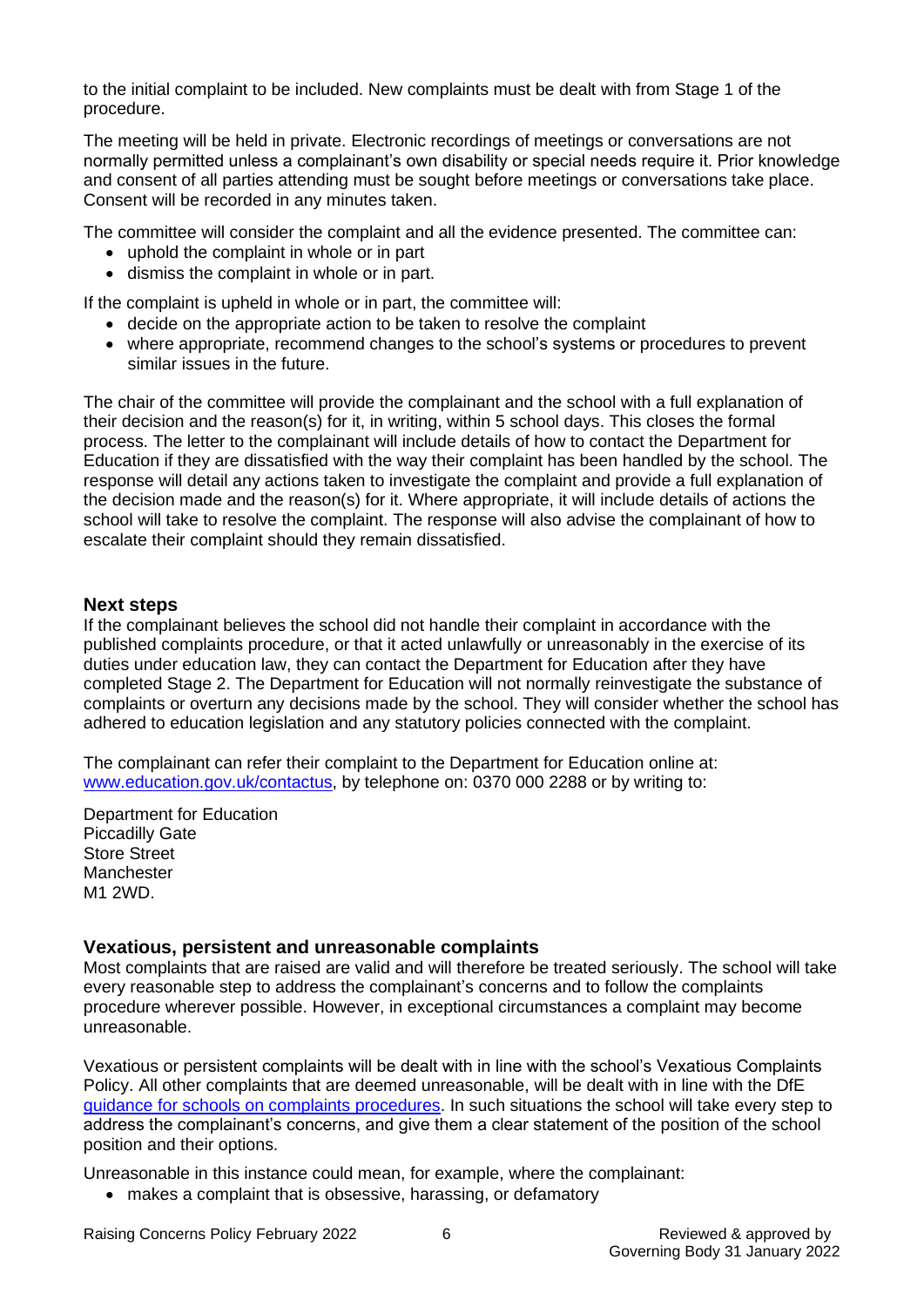- knowingly provides false information
- insists on pursuing a complaint that is unfounded, or out of scope of the complaints procedure
- pursues a valid complaint, but in an unreasonable manner e.g. refuses to articulate the complaint, refuses to cooperate with this complaints procedure, or insists that the complaint is dealt with in ways that are incompatible with this procedure and the timeframes it sets out
- changes the basis of the complaint as the investigation goes on
- seeks unrealistic outcomes, or a solution that lacks any serious purpose or value.

It the complainant continues to contact the school in a disruptive way, communication strategies may be put in place, for example:

- giving the complainant a single point of contact via an email address
- limiting the number of times the complainant can make contact
- asking the complainant to engage a third party to act on their behalf, such as [Citizens Advice.](https://www.citizensadvice.org.uk/)

The school may stop responding to the complainant when all of the following factors are met:

- the school has taken all reasonable steps to help address their concerns
- the school provided a clear statement of its position and the complainant's options
- the complainant contacts the school repeatedly, and the school believes their intention is to cause disruption or inconvenience.

Where the school stops responding, it will inform the individual that it intends to do so. The school will also explain that it will still consider any new complaints they make.

In response to any serious incident of aggression or violence, the school will immediately inform the police and communicate its actions in writing. This may include barring an individual from the school site.

#### **Duplicate complaints**

If the school has resolved a complaint under this procedure and receives a duplicate complaint on the same subject from a partner, family member or other individual, it will assess whether there are aspects that it hadn't previously considered, or any new information it needs to take into account.

If it is satisfied that there are no new aspects, it will tell the new complainant that it has already investigated and responded to this issue, and that the local process is complete and direct the complainant to the DfE if they are dissatisfied with the original handling of the complaint.

If there are new aspects, the school will follow the complaints procedure again.

# **Complaint campaigns**

Where the school receives a large volume of complaints about the same topic or subject, especially if these come from complainants unconnected with the school, the school may respond to these complaints by publishing a single response on the school website and/or sending a template response to all of the complainants.

If complainants are not satisfied with the school's response, or wish to pursue the complaint further, the normal procedures will apply.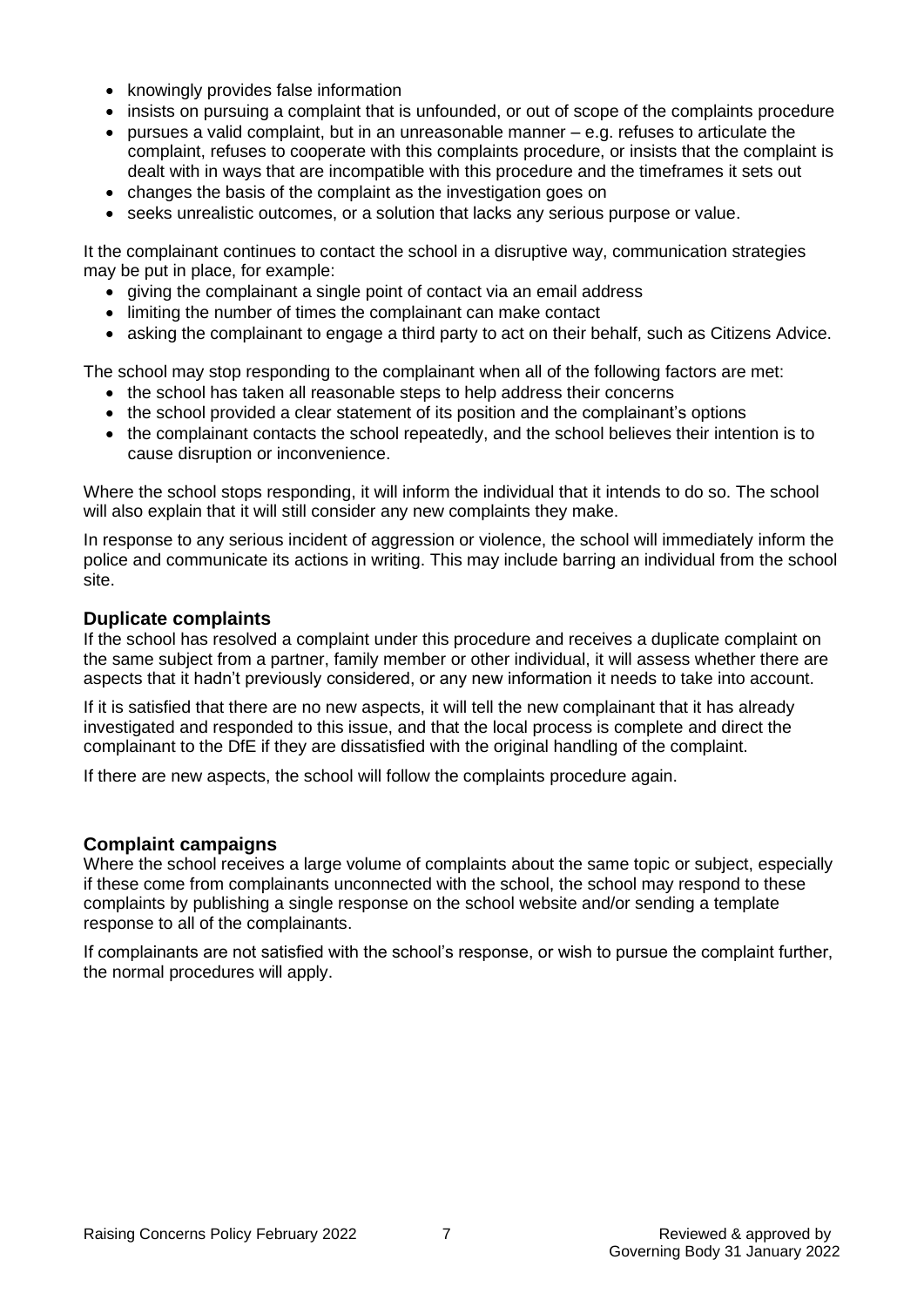# **Annex 1**

# **Goring C of E Primary School - Complaint form**

#### **Notes**

This form can be used by any person making a complaint about the operation of the school which is not covered by an alternative specific procedure. Complaints will most often come from parents or carers but may also come from pupils/students or members of the public. Anyone receiving this form should be advised verbally that help in completing it is available from the school. A member of school staff who is familiar with the process should be nominated to give help. The form should be returned to the school office.

| If applicable, name of child(ren) at school:                                      |  |  |  |  |
|-----------------------------------------------------------------------------------|--|--|--|--|
| Your relationship to the school, e.g. parent, carer, neighbour, member of public: |  |  |  |  |
|                                                                                   |  |  |  |  |
|                                                                                   |  |  |  |  |
| Please give details of your complaint:                                            |  |  |  |  |

Please give details of your complaint: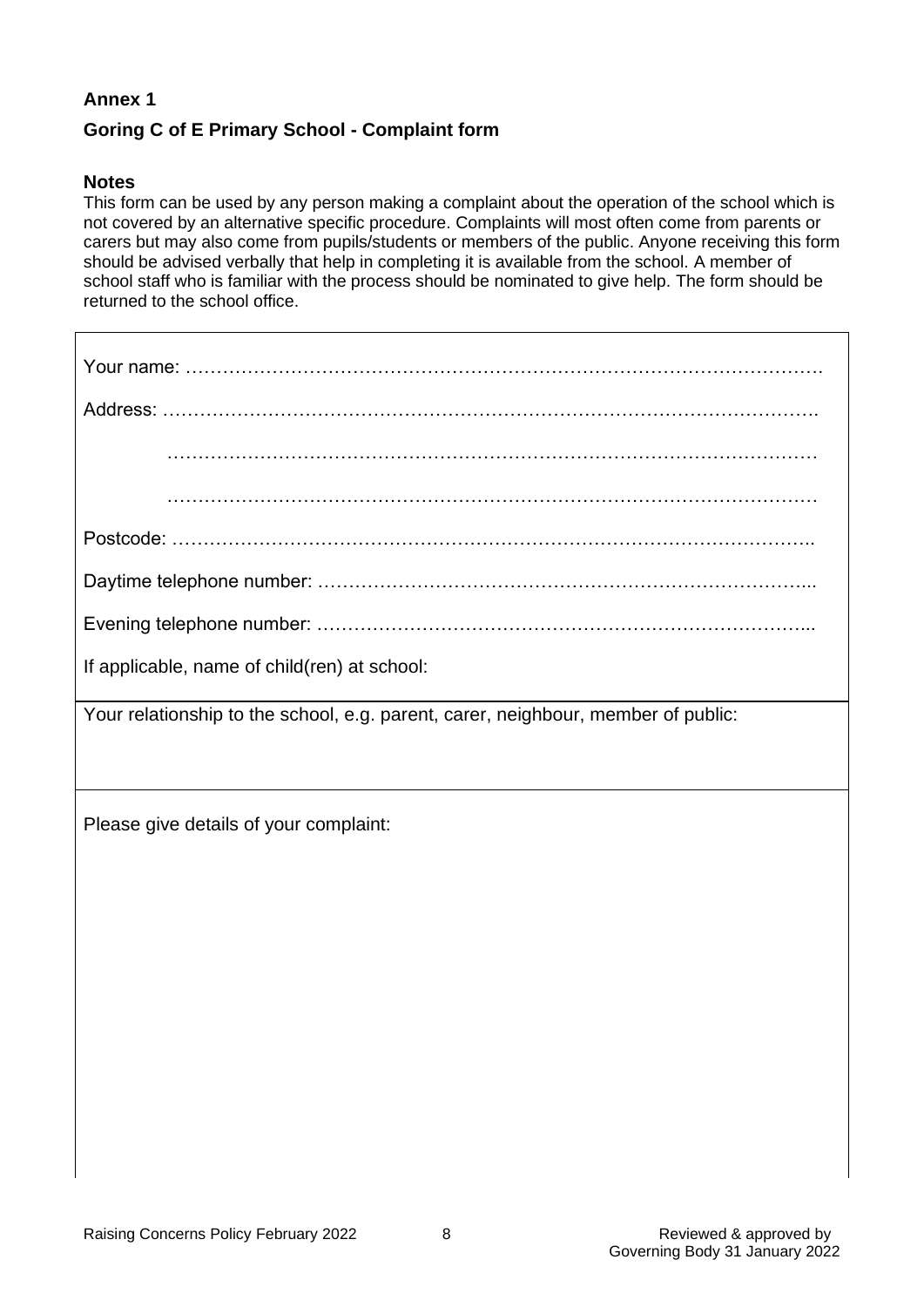| What action, if any, have you already taken to try and resolve your complaint? (Who did you<br>speak to and what was the response?) |  |  |  |  |
|-------------------------------------------------------------------------------------------------------------------------------------|--|--|--|--|
|                                                                                                                                     |  |  |  |  |
| What actions do you feel might resolve the problem at this stage?                                                                   |  |  |  |  |
|                                                                                                                                     |  |  |  |  |
|                                                                                                                                     |  |  |  |  |
|                                                                                                                                     |  |  |  |  |
|                                                                                                                                     |  |  |  |  |
|                                                                                                                                     |  |  |  |  |
| Are you attaching any paperwork? If so, please give details.                                                                        |  |  |  |  |
|                                                                                                                                     |  |  |  |  |
|                                                                                                                                     |  |  |  |  |
|                                                                                                                                     |  |  |  |  |
|                                                                                                                                     |  |  |  |  |
|                                                                                                                                     |  |  |  |  |
|                                                                                                                                     |  |  |  |  |
| <b>Official Use:</b>                                                                                                                |  |  |  |  |
|                                                                                                                                     |  |  |  |  |
|                                                                                                                                     |  |  |  |  |
|                                                                                                                                     |  |  |  |  |
|                                                                                                                                     |  |  |  |  |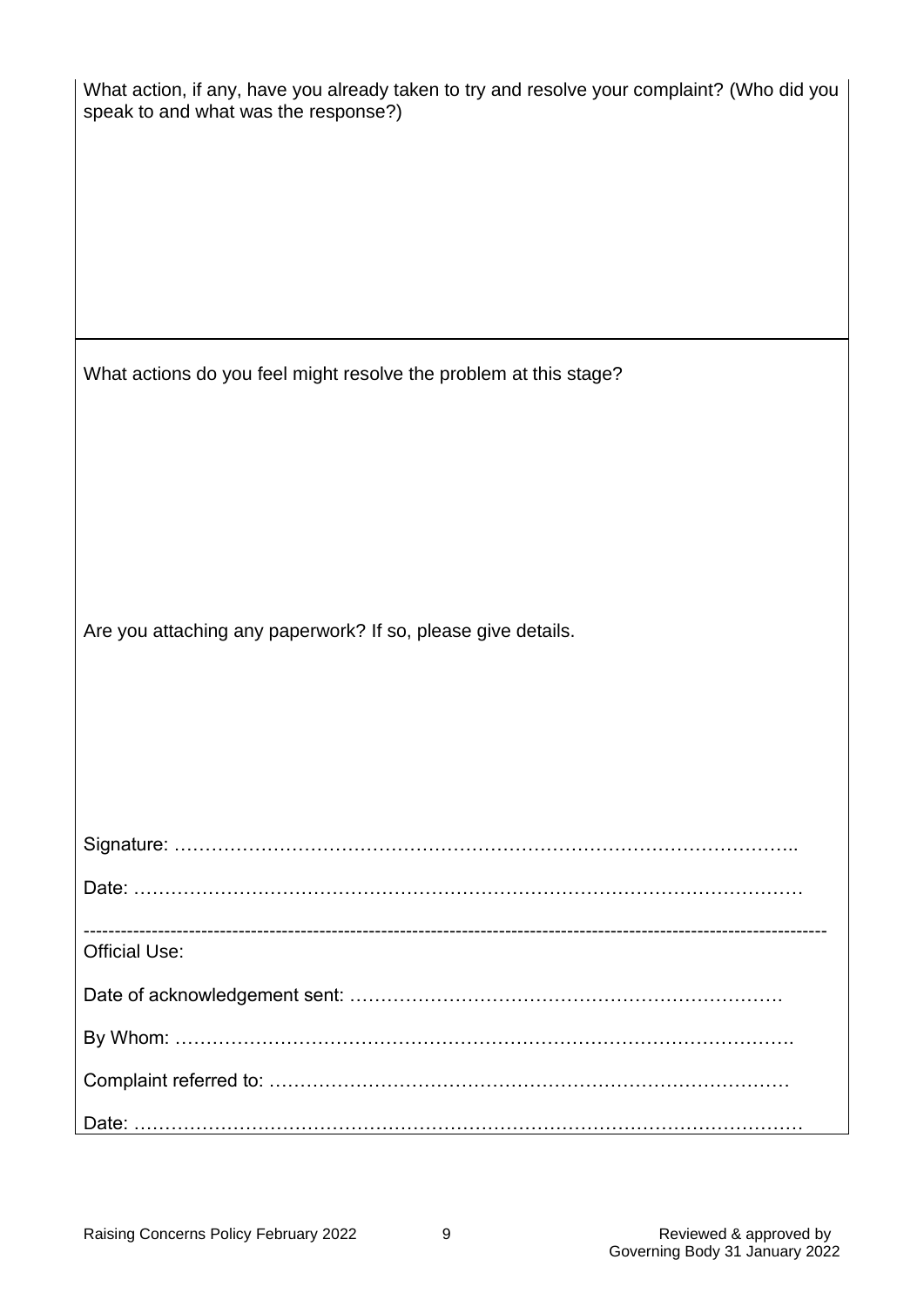# **Annex 2**

# **Scope of the Complaints Procedure**

| <b>Exceptions</b>                                                                                                            | Who to contact                                                                                                                                                                                                                                                                                                                                                                                                                                                                                                                                                                                                                                                           |
|------------------------------------------------------------------------------------------------------------------------------|--------------------------------------------------------------------------------------------------------------------------------------------------------------------------------------------------------------------------------------------------------------------------------------------------------------------------------------------------------------------------------------------------------------------------------------------------------------------------------------------------------------------------------------------------------------------------------------------------------------------------------------------------------------------------|
| Admissions to schools<br>Statutory assessments of<br><b>Special Educational Needs</b><br>School re-organisation<br>proposals | Concerns about admissions, statutory assessments of<br>Special Educational Needs, or school re-organisation<br>proposals should be raised with Oxfordshire County<br>Council                                                                                                                                                                                                                                                                                                                                                                                                                                                                                             |
| Matters likely to require a<br><b>Child Protection Investigation</b>                                                         | Complaints about child protection matters are handled<br>under our Child Protection and Safeguarding policy and<br>in accordance with relevant statutory guidance.<br>If you have serious concerns, you may wish to contact<br>the local authority designated officer (LADO) who has<br>local responsibility for safeguarding or the Multi-Agency<br>Safeguarding Hub (MASH).<br>Designated Officer (LADO) 01865 810603<br>Lado.safeguardingchildren@oxfordshire.gov.uk.<br>MASH 0345 050 7666<br>http://www.oscb.org.uk/concerned-about-achild/.                                                                                                                        |
| Exclusion of children from<br>school*                                                                                        | Further information about raising concerns about<br>exclusion can be found at: www.gov.uk/school-discipline-<br>exclusions/exclusions.<br>*complaints about the application of the Pupil Behaviour<br>Policy can be made through the school's complaints<br>procedure.                                                                                                                                                                                                                                                                                                                                                                                                   |
| Whistleblowing                                                                                                               | We have an internal whistleblowing procedure for all our<br>employees, including temporary staff and contractors.<br>The Secretary of State for Education is the prescribed<br>person for matters relating to education for<br>whistleblowers in education who do not want to raise<br>matters direct with their employer. Referrals can be<br>made at: www.education.gov.uk/contactus.<br>Volunteer staff, who have concerns about our school,<br>should complain through the school's complaints<br>procedure. You may also be able to complain direct to<br>the LA or the Department for Education (see link above),<br>depending on the substance of your complaint. |
| Staff grievances                                                                                                             | Complaints from staff will be dealt with under the<br>school's internal grievance procedures.                                                                                                                                                                                                                                                                                                                                                                                                                                                                                                                                                                            |
| Staff conduct                                                                                                                | Complaints about staff will be dealt with under the<br>school's internal disciplinary procedures, if appropriate.                                                                                                                                                                                                                                                                                                                                                                                                                                                                                                                                                        |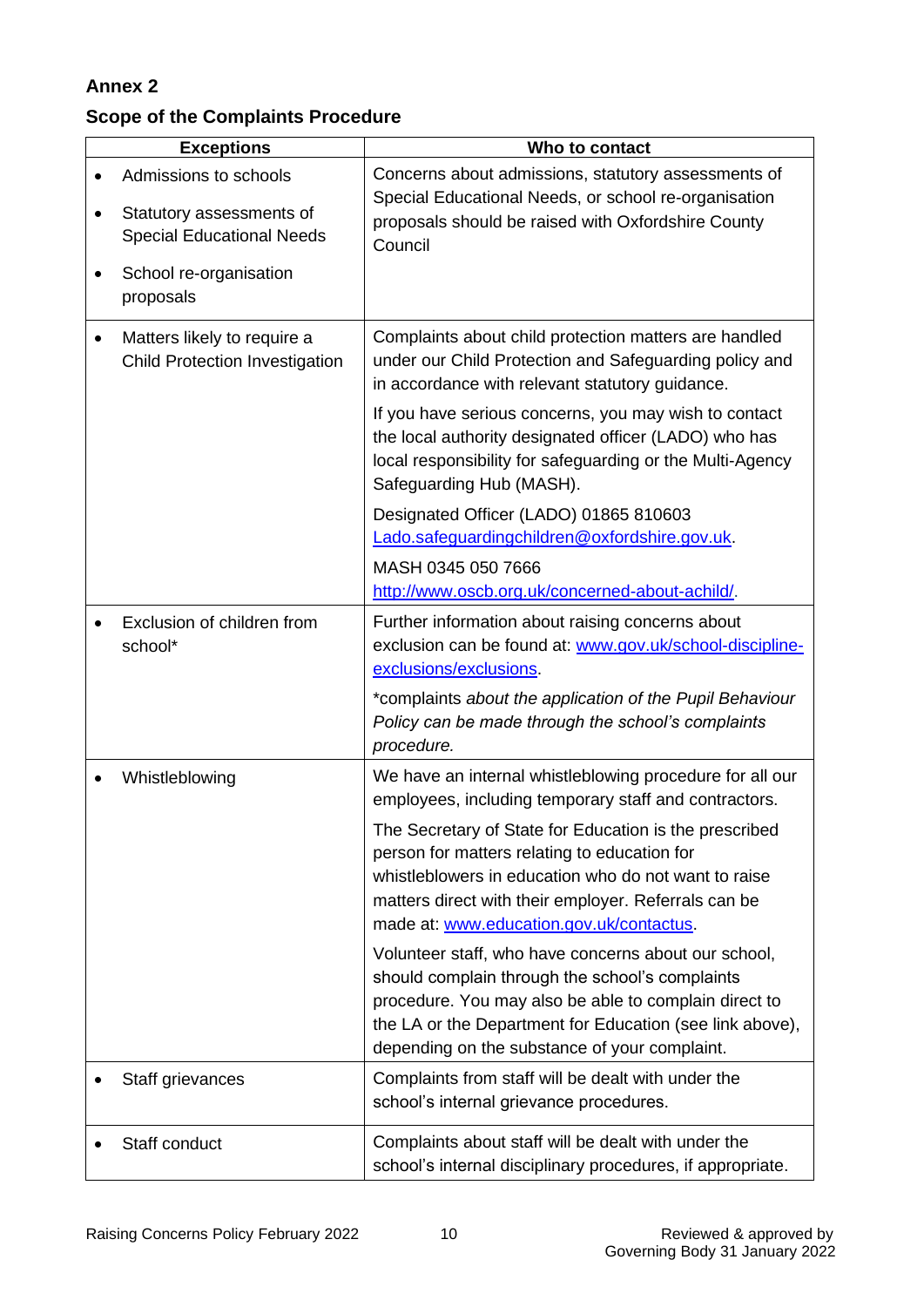|                                                                                                          | Complainants will not be informed of any disciplinary<br>action taken against a staff member as a result of a<br>complaint. However, the complainant will be notified that<br>the matter is being addressed. |
|----------------------------------------------------------------------------------------------------------|--------------------------------------------------------------------------------------------------------------------------------------------------------------------------------------------------------------|
| Complaints about services<br>provided by other providers<br>who may use school premises<br>or facilities | Providers should have their own complaints procedure to<br>deal with complaints about service. Please contact them<br>direct.                                                                                |
| National Curriculum - content                                                                            | Please contact the Department for Education at:<br>www.education.gov.uk/contactus                                                                                                                            |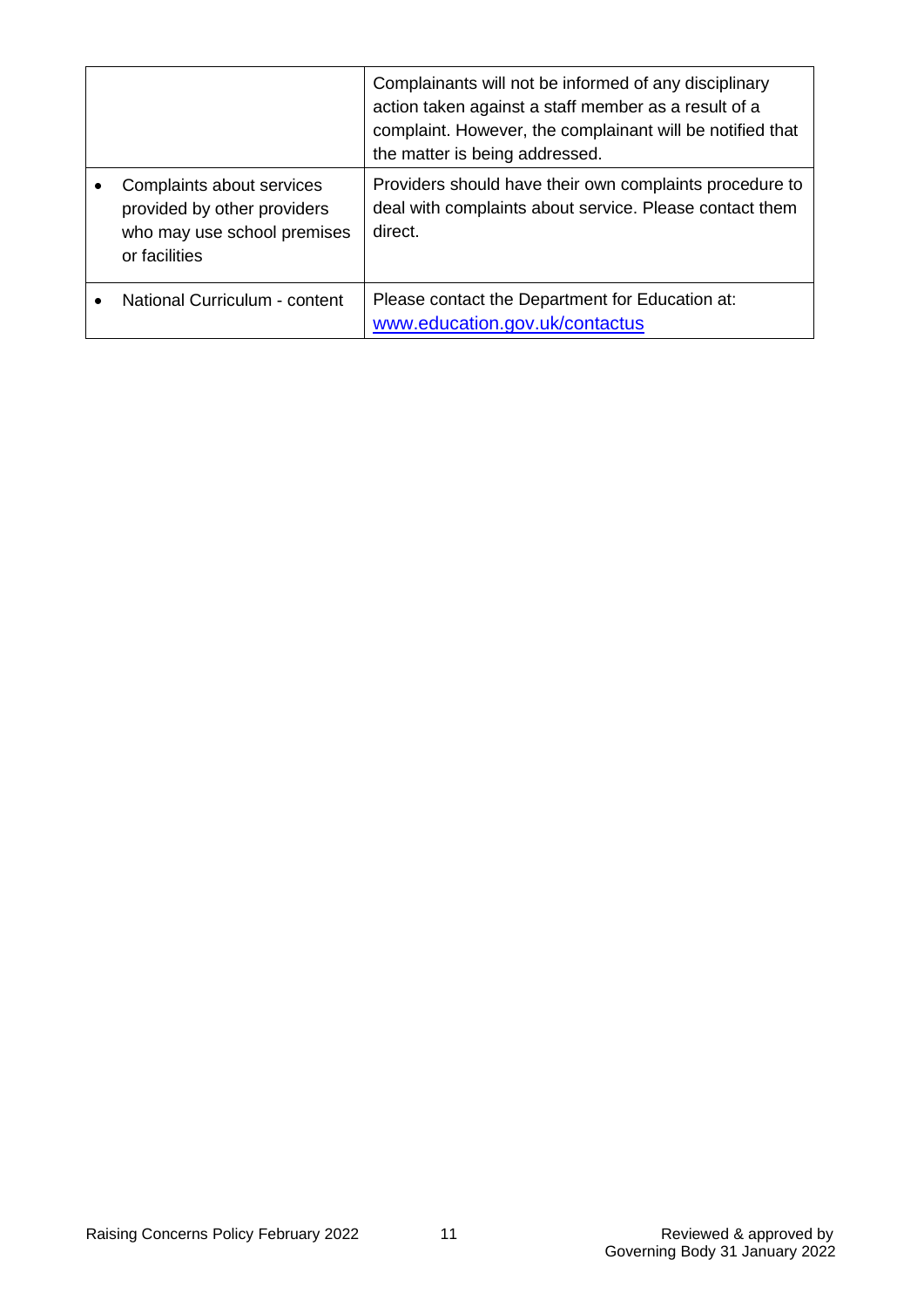# **Annex 3**

# **Establishing a complaints panel**

- All governors who have not previously been involved in the complaint are eligible to sit on the panel.
- The clerk will assemble the panel and the panel members will decide who will act as chair.
- When the clerk receives a notification of intention to invoke a Stage 2 complaint, he/she will inform the governing body that a complaint has been received and that it has been passed to the panel to deal with. No further information about the complaint should be shared with other governors.
- IF FOR ANY REASON THIS PROCEDURE CANNOT BE FOLLOWED the governing body in consultation with the LA / Diocese will put in place an alternative fair process.

#### **There are several points which any governor sitting on a complaints panel needs to remember:**

- It is important that the appeal hearing is independent and impartial and that it is seen to be so. No governor may sit on the panel if they have had a prior involvement in the complaint or in the circumstances surrounding it. In deciding the make-up of the panel, governors need to try and ensure that it is a cross-section of the categories of governor.
- The aim of the hearing, which needs to be held in private, will always be to resolve the complaint and achieve reconciliation between the school and the complainant.
- The panel chair will ensure that the proceedings are as welcoming as possible. The layout of the room will set the tone and care is needed to ensure the setting is informal and not adversarial.
- Extra care needs to be taken when the complainant is a child. Careful consideration of the atmosphere and proceedings will ensure that the child is accompanied and does not feel intimidated. The panel needs to be aware of the views of the child and give them equal consideration to those of adults.
- The governors sitting on the panel need to be aware of the complaints procedure.
- The hearing should be clerked. No other recordings of the meeting are permitted.
- The use of witnesses is discouraged. In nearly every case, a complaints panel will want to work with **written** witness statements if appropriate, but there may be particular circumstances where the presence of witnesses is necessary to establish key facts. In those cases, witnesses must be agreed in advance. They can be questioned by the panel members and the other party. They will leave the room when their evidence is completed. A complaint to the governors' complaints panel will never be against a member of the non-teaching or teaching staff (it may be against the way the headteacher handled a complaint against a member of staff).
- There may be exceptional circumstances in which the complaint is against the chair of governors. In those circumstances the procedure above would be adapted and every reference to 'headteacher' would be read as 'chair of governors'.
- Complainants can bring someone along for support but they are not permitted to take part in the proceedings.
- If the complainant wishes to defer to another individual to present their case in entirety, they could do so but they would not be able to participate in the hearing thereafter.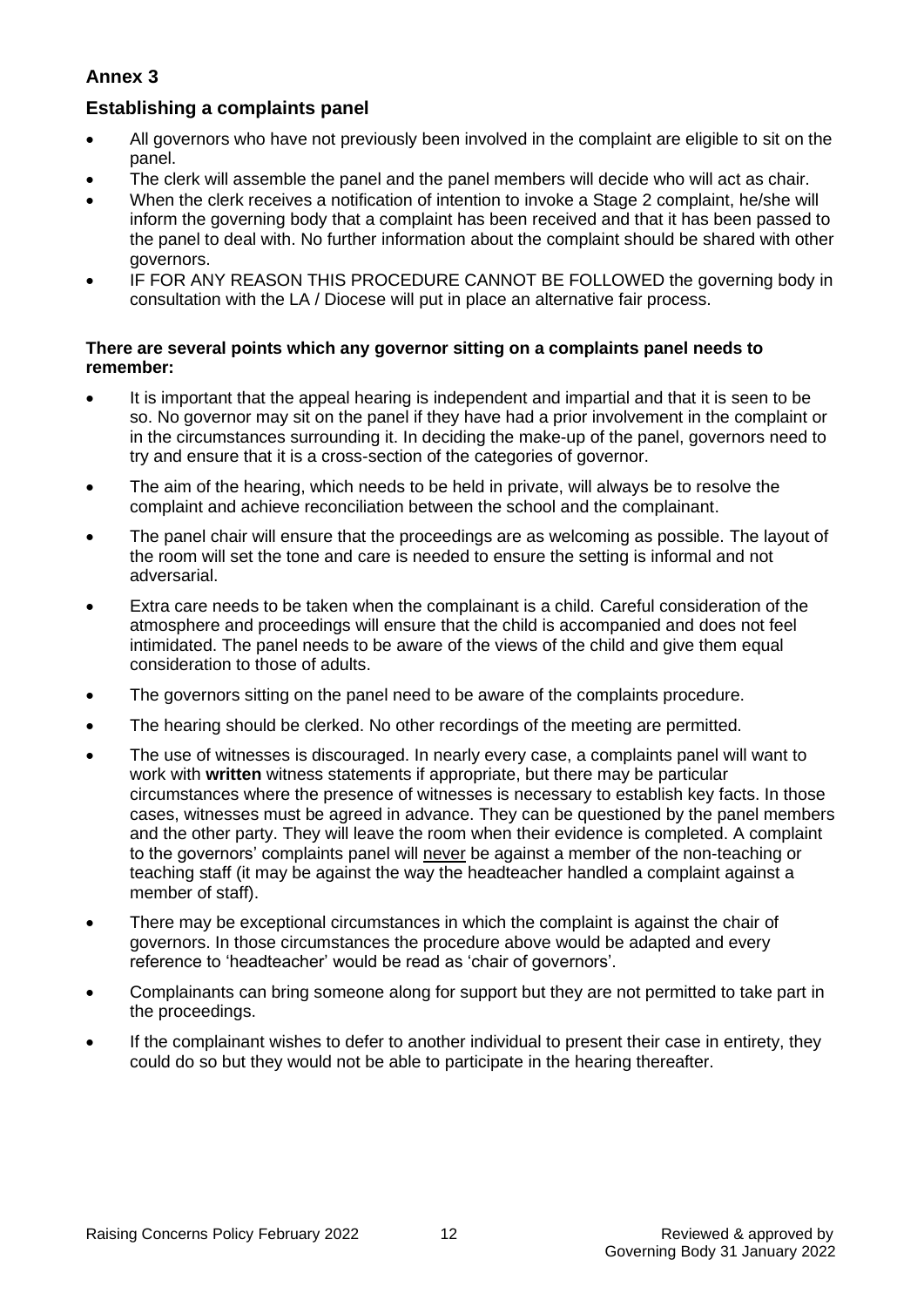# **The Remit of the complaints appeal panel**

#### **The panel needs to firstly consider whether the appeal is:**

- in relation to a decision taken by the headteacher or a member of the school staff; or
- about the way in which a complaint or concern was handled.

#### **If the complaint was in relation to a decision taken by the headteacher, the panel will need to clarify whether it was:**

- A. a decision within the headteacher's professional responsibility; or
- B. an area where the governing body have responsibility, or share responsibility but have delegated this to the headteacher.

#### **If the complaint relates to (A) the panel can:**

- consider the manner in which the complaint was addressed but not consider an alternative outcome;
- consider the way in which an operational decision was communicated but cannot overturn the decision itself;
- recommend changes to the school's systems or procedures to ensure that problems of a similar nature do not recur;
- consider the thoroughness with which the headteacher investigated a complaint about a member of staff **– but cannot expect the headteacher to provide details about confidential discussions with that staff member.**

#### **If the complaint relates to (B) the panel can:**

- dismiss the complaint in whole or in part;
- uphold the complaint in whole or in part;
- consider appropriate action to be taken to resolve the complaint;
- recommend changes to the school's systems or procedures to ensure that problems of a similar nature do not recur.